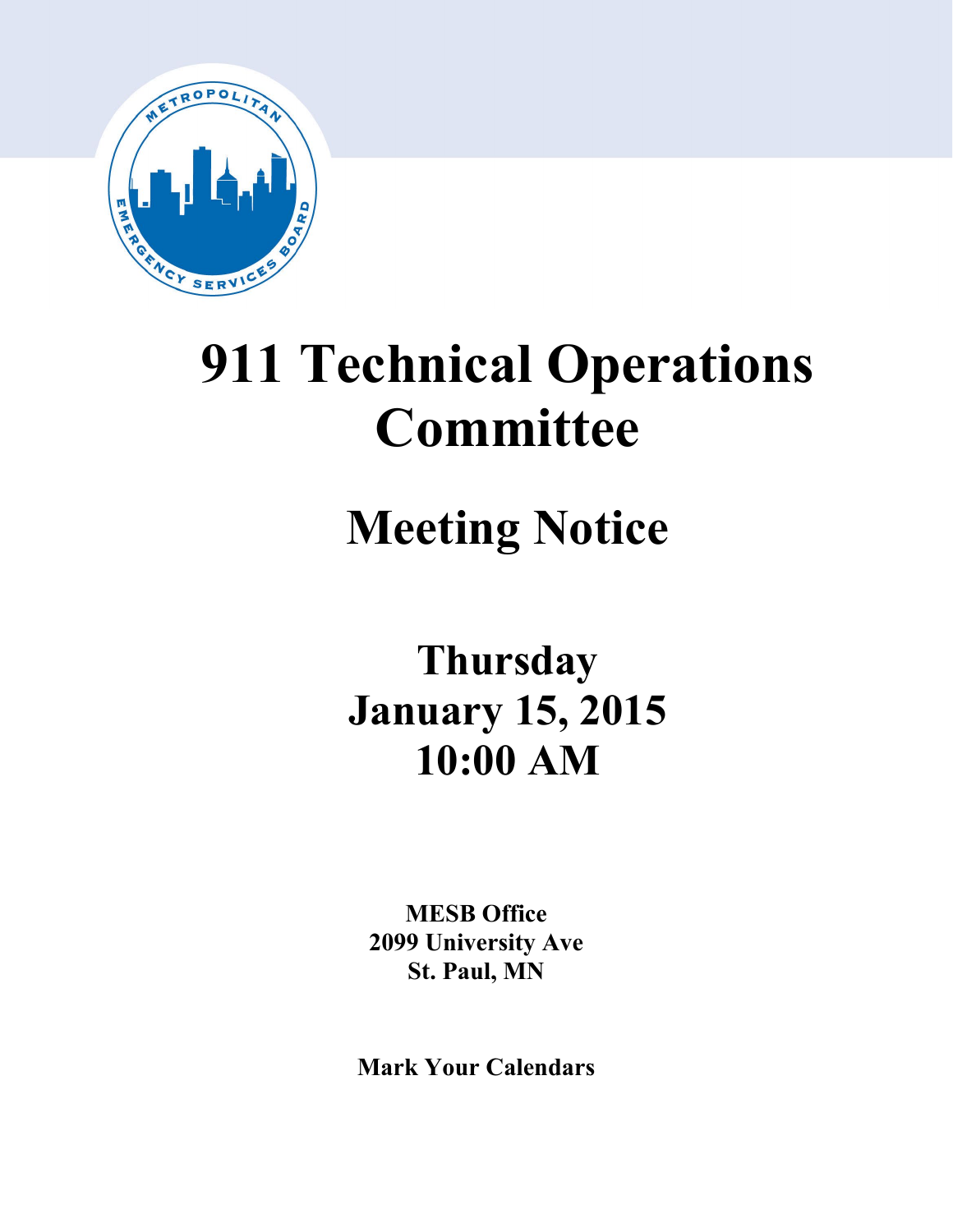## **Metropolitan Emergency Services Board**

### **911 Technical Operations Committee**

**Tentative Agenda January 15, 2015**

## 1. Call to Order

2. Approval of Minutes

### 3. Old Business

- a. Wireless Issues
- b. GIS Update
- c. Data Update
	- i. Reliance on ALI Record Response Agency List (ELT)
- d. Next Generation 911
	- i. State 911 Program 911 Services RFP Update
	- ii. GIS Role in NG911
	- iii. NG911 Subcommittee Report
		- 1. Hosted/Shared 911 Answering Application Implementation Status
		- 2. SIP Enablement Fee
	- iv. 911 System Alternate Routing Instructions
- e. SECB NG911 Committee
	- i. Vendor/Contractor Background update
- f. PSAP Operations Round Table Meeting
- g. Shared/Hosted Logging Update
- h. Condition 3 Routing Metro Standard
- 4. New Business
	- a. (?)
- 5. Adjourn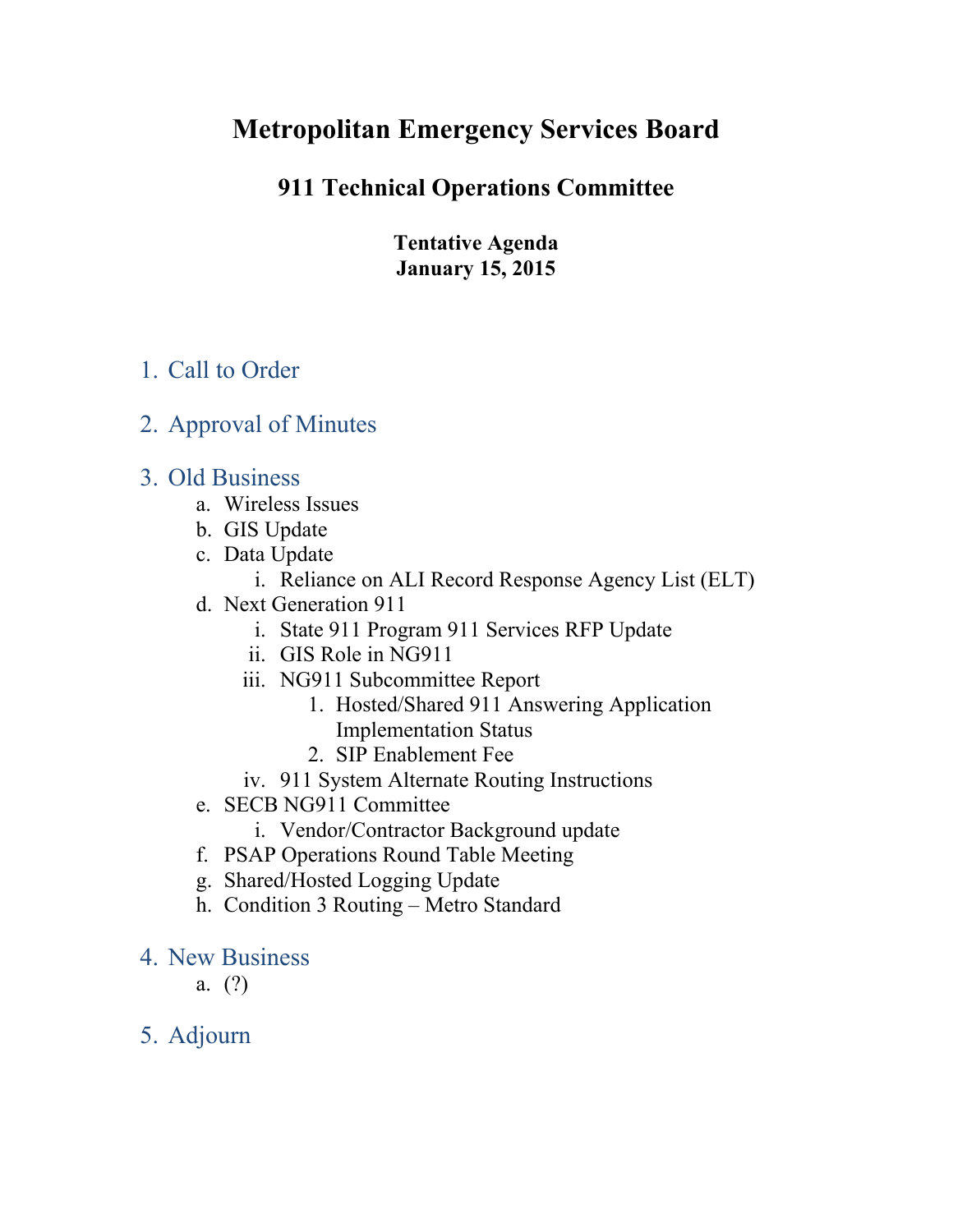#### **Metropolitan Emergency Services Board**

#### **911 Technical Operations Committee Draft Meeting Minutes November 20, 2014**

#### **Committee Members**

| $\boldsymbol{\mathrm{X}}$ | Nancie Pass, Ramsey (Chair)   |   | Jim Bayer, Hennepin          |
|---------------------------|-------------------------------|---|------------------------------|
|                           | Bob Dowd, Isanti (Vice-Chair) |   | Lisa Lovering, Isanti        |
|                           | Linda Hanson, Anoka           | Χ | Heather Hunt, Minneapolis    |
|                           | Mike Roepke, Bloomington PD   |   | Marsha Pacolt, Ramsey        |
| $\boldsymbol{\mathrm{X}}$ | Susan Bowler, Carver          |   | Lori Adamietz, Scott         |
|                           | Bob Shoemaker, Chisago        | X | Darlene Pankonie, Washington |
| $\boldsymbol{\mathrm{X}}$ | Diane Lind, Dakota            |   | Doug Anschutz, Washington    |
|                           | Rose Kruchten, Dakota         |   | Jon Eckel, Chisago           |

#### **Alternates**

| Peter Sauter, Carver         |   | Lynette Ancel, Scott             |
|------------------------------|---|----------------------------------|
| Troy Ruby, Dakota            | Χ | Christine McPherson, Minneapolis |
| Jeff Schlumpberger, Hennepin |   | Denise O'Leary, Ramsey           |
|                              |   |                                  |
|                              |   |                                  |

#### **Others Attending**

Pete Eggimann, MESB Wendy Lynch, HEMS Kay Simons, MESB Chris Kummer, MAC Gordy Chinander, MESB Clif Giese, North Martin Moody, MESB Joe Boncher, USAF

Martha Ziese, MESB Matthew Hoffer, CenturyLink Marcia Broman, MESB Larry Schmidt, CenturyLink Lauren Peterson, MAC Dan Swiderski, CenturyLink Robert Doyle, USAF Deb Paige, Carver Jeff Lessard, U of M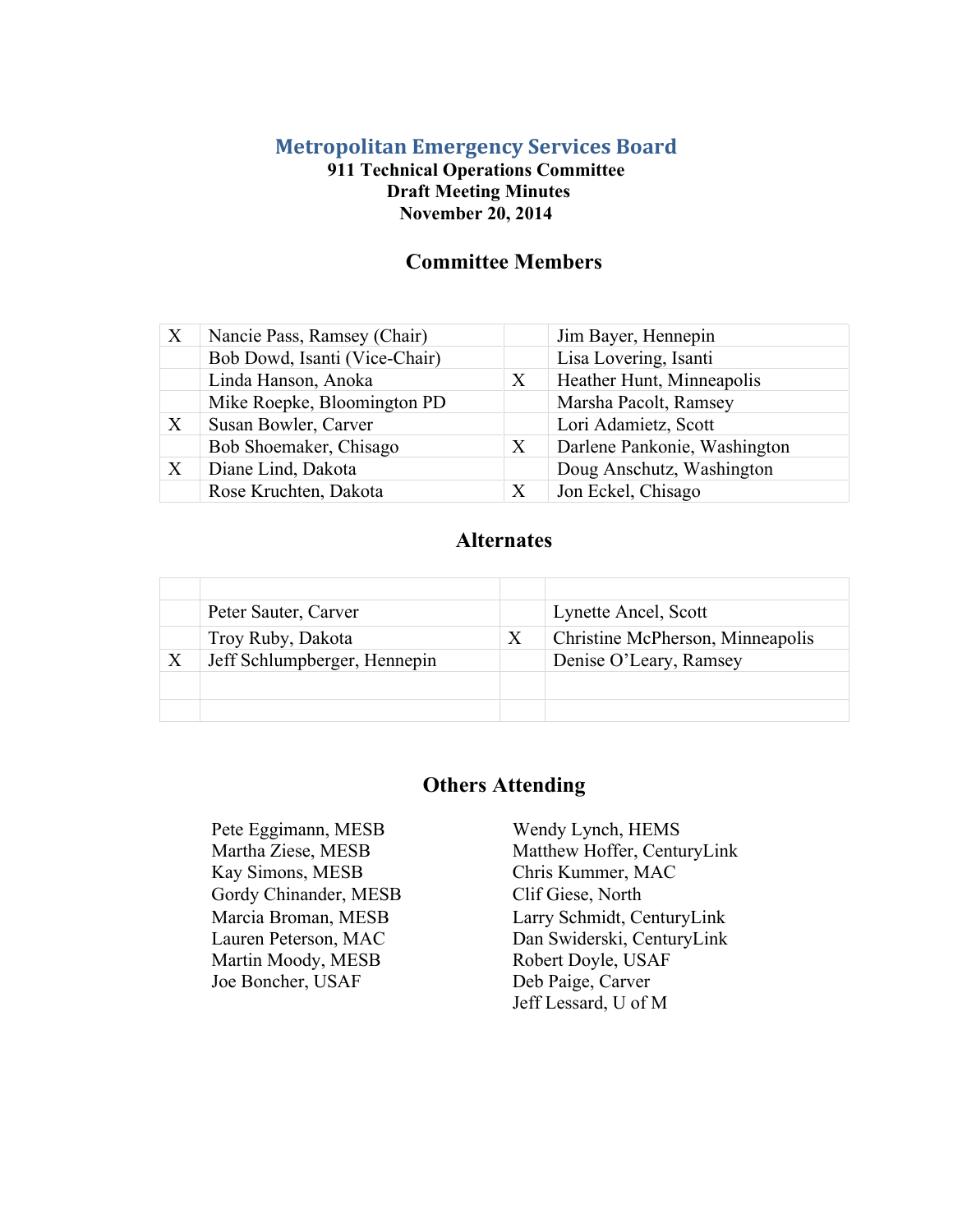#### **1. Call to Order**

Nancie Pass called the meeting to order at 10:03

#### **2. Approval of Minutes**

*Motion to approve the draft October 16, 2014 Minutes as posted. (Lind/Eckel) Approved.* 

#### **3. Old Business**

#### **a. Wireless Issues – Gordy Chinander, GIS Manager**

Information was shared with the committee regarding the recently announced voluntary agreement between the four major wireless carriers, NENA, and APCO regarding increased location accuracy targets in the future. The first milestone in the agreement calls for 40% of all wireless calls to provide a "dispatchable address/location" within two years, including wireless 911 calls placed from within buildings. There are three other milestones of increased accuracy ending with 80% or all VoLTE calls arriving at 911 with dispatchable addresses within six years. Considering that none of the wireless calls currently received by 911 has a dispatchable address/location associated with it, the agreement calls for an aggressive timeline for increased location accuracy on wireless calls. How the FCC will react to the voluntary agreement is not clear at this time.

The wireless carriers continue to convert their networks to support 4G LTE technology, with some Voice over LTE (VoLTE) also taking place.

The airport, Ft. Snelling, river bottom wireless call routing review work is continuing. Gordy is currently waiting for answers about some discrepancies in the Wireless Metrics Report related to the towers in this area. In the report some tower sectors have two different PSAPs listed as the primary PSAP to receive calls from that sector. Some sectors are receiving calls from locations that logically should not be covered by the sector. Once the actual tower routing is verified, the review work should be able to be completed.

Washington County reported receiving AT&T wireless calls with no tower or sector descriptions in the ALI. Gordy has contacted AT&T to follow up on this, but it has not been resolved yet.

Samsung is coming out to test some Wi-Fi calling issues related to call routing that the MESB has discovered. There appears to be issues with some of the Samsung products (e.g. Galaxy Note 3) that prevent the phone from using the wireless network to complete 911 calls when Wi-Fi calling is enabled. This can lead to misroutes when the call is sent to the PSAP serving the caller's registered Wi-Fi service address rather than the PSAP serving the area where the caller is actually located.

#### **b. GIS Update – Gordy Chinander**

Metro Road Centerline Collaboration (MRCC) has sent out its Centerline Data Model for review to its stakeholders. This data model contains the common core GIS data attributes that all of the metro counties have in common. The review period is over Jan 8, 2015.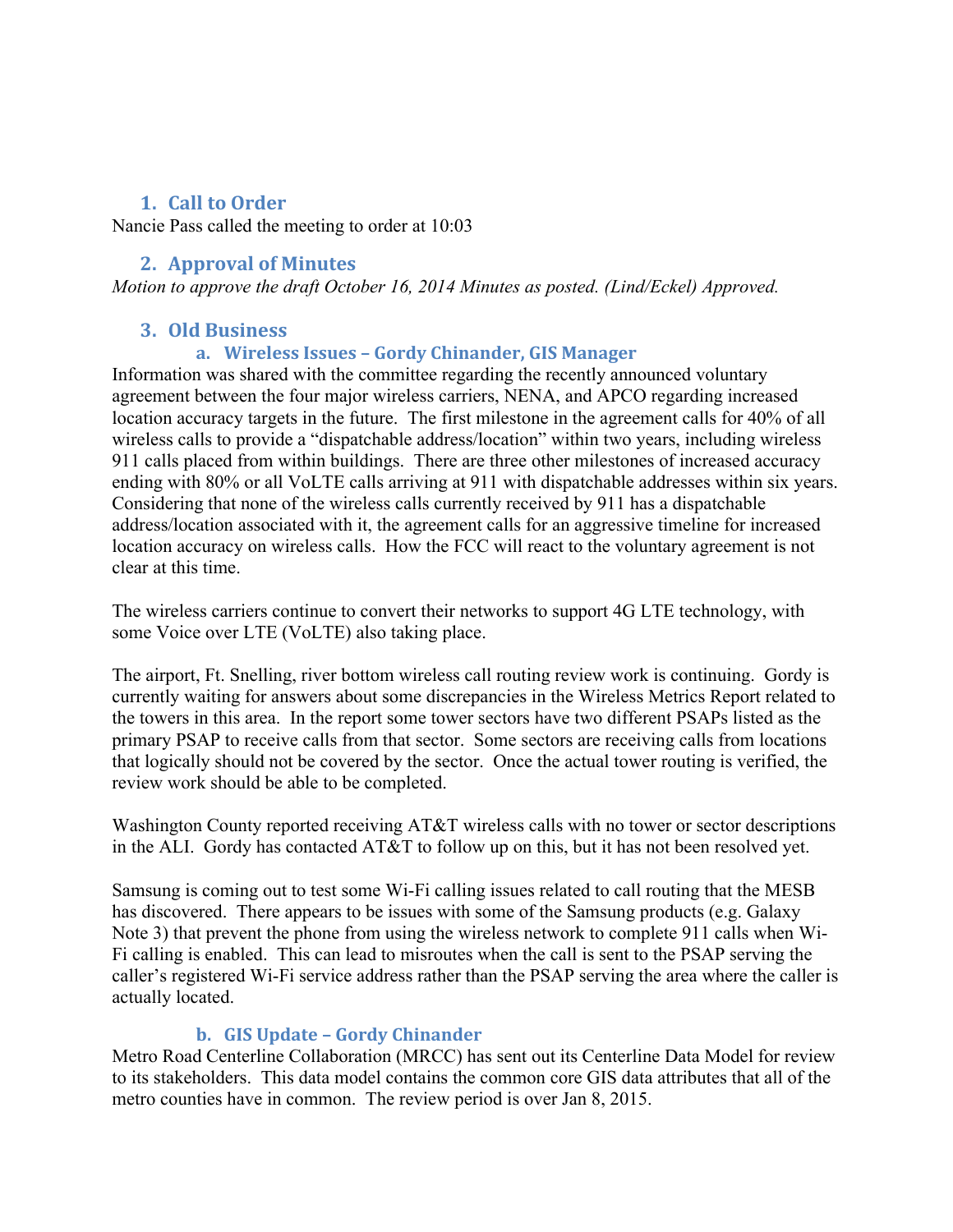This data model meets the NG9-1-1 requirements for NG9-1-1 call routing and location validation. This data model will provide a baseline for GIS data file content, and is not meant to meet every need. Some additional attributes maybe needed for use in NG9-1-1 CAD system and/or other business uses.

#### **c. Data Update – Marcia Broman**

MSAG/GIS Synchronization Project work continues throughout the metro area with most PSAP areas actively involved. Efforts have been focused on preparing for the postalization of several MSAGs and resolving ALI geocoding errors (to address points and centerline) in advance of PSAP CAD transitions. Anoka County recently completed postalization of their MSAG, with Ramsey County planned for the week of January 5, 2015.

More content has been added to the online PSAP Manual.

#### *i. Reliance on ALI Record Response Agency List (ELT)*

The committee members and others who were attending the meeting were asked how much they relied on the list of response agencies that is found at the bottom of wireline ALI records. Some of the responses included:

- Valuable for Condition 3 calls and misrouted calls
- Our PSAP ALI window isn't configured to display the information anymore. We never use it.
- Mostly not needed, but it could help along the border between the metro area and Greater MN PSAPs
- May be more valuable in Greater MN
- The information is kind of a safety net if our CAD isn't working

The need for the information in ALI will make the GIS data maintenance more labor intensive in the future, requiring the response agency service area boundary lines to be perfectly aligned. This GIS line alignment process is not an insignificant commitment. More discussion will be needed as to whether the need for the information in ALI, as opposed to getting the information from CAD or mapping, justifies the GIS expense of maintaining perfect alignment.

A PSAP 9-1-1NET/Database coordinator meeting is being planned for the beginning of 2015. Agenda item requests can be sent to Marcia Broman at  $mbroman(\omega mn-mesh.org)$ .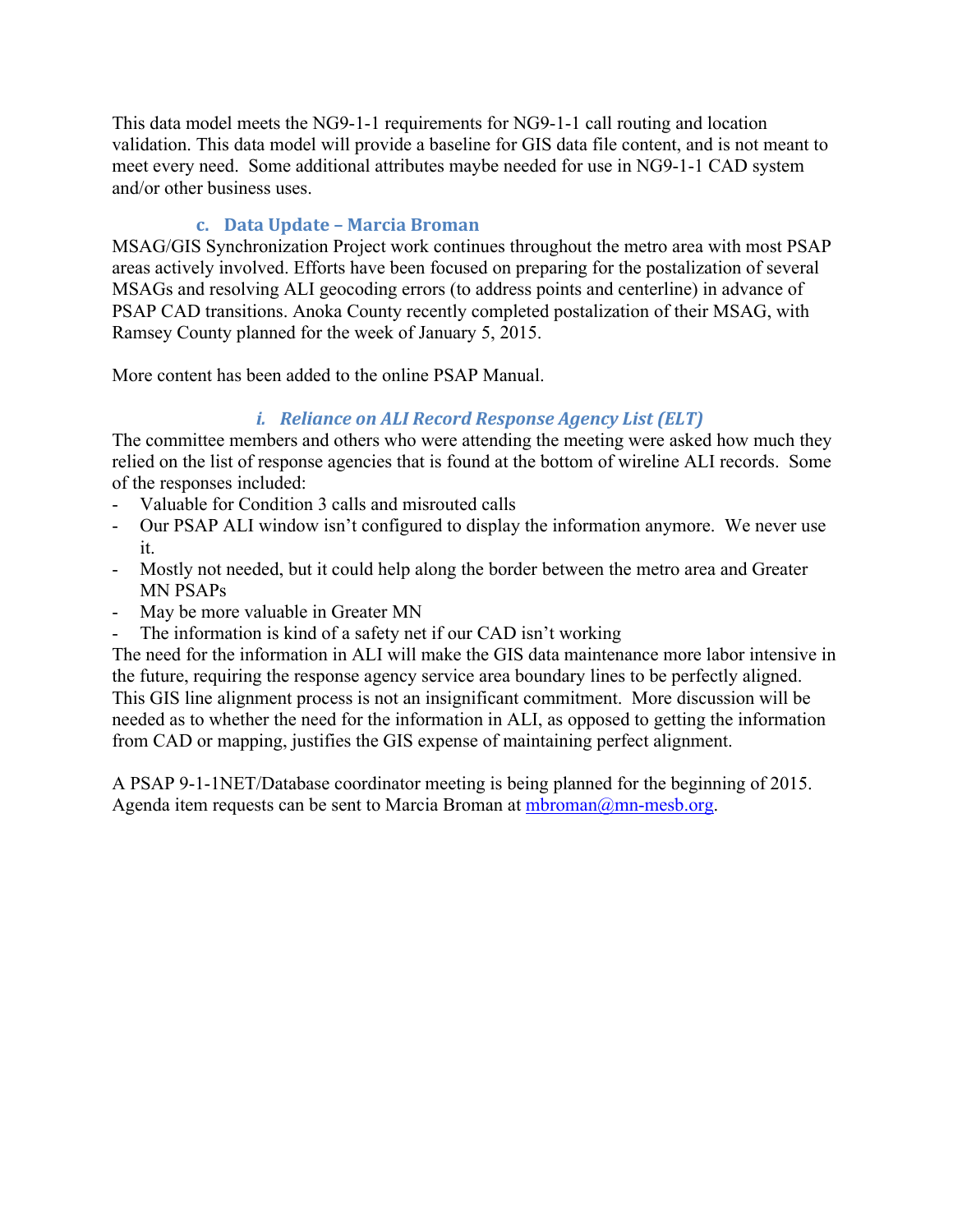#### **d. Next Generation 911 - Pete Eggimann**

#### *i. State 911 Program ESInet Implementation – Dana Wahlberg*

The State's RFP for 911 services has still not been released. They are still having trouble getting the RFP into the State's online procurement process. The Department of Administration is in the final review process and has been verifying Internet web links within the RFP. When that work is complete, it is hoped the RFP will be published.

Dana reported that the State has posted a job announcement for a GIS Project Manager to work specifically on NG9-1-1 GIS needs. They hope to have the person starting by the first of the year

#### *ii. NG911 Subcommittee Report – Pete Eggimann 1. Hosted/Shared 911 Answering Application*

Pete reported that HCSO and Allina are now on the 5-PSAP Shared/Hosted system. Hennepin's cut did not go smoothly. The issues are being resolved, but not as quickly as hoped. Hennepin Co. will be moving from Golden Valley to their new facility in Plymouth on December 16. *2. SIP Enablement Fee*

Pete also wanted to give the PSAPs a heads up that the MESB was pushing back on CenturyLink on a "SIP Enablement Fee". CenturyLink says the fee is necessary to offset the costs associated with converting a PSAP from the current configuration that utilizes a SIP to CAMA conversion gateway to a configuration without the gateway so the PSAP answering equipment utilizes the SIP protocol directly. The fee was originally proposed to be \$10,000, but has now been revised to about \$7500. The MESB believes there should not be a fee for removing the conversion gateway. Negotiations are still ongoing with CenturyLink at this time. Dar reported that she is negotiation with Washington Co.'s CPE vendor over a proposed charge of \$7000 to enable her VIPER to utilize the SIP protocol directly. She believes that capability was included in the purchase agreement for the new VIPER.

#### **e. SECB NG911 Committee – Darlene Pankonie** *i. Vendor/Contractor Background Update*

The BCA has approved an agreement for PSAPs to share background checks. They also may do more detailed checks if they care to. BCA will check for security background checks on the next PSAP CJIS audit. The committee asked for a PSAP to be identified (volunteer) to represent each region in the state for backgrounding the 911 Service Provider technicians. This will be on the agenda for the next SECB NG911 Committee meeting.

#### **f. PSAP Operations Roundtable – Chris Kummer / Christine McPherson**

The PSAP Roundtable group met recently and decided the group will meet quarterly. Attendance has declined from the participation levels of the first couple of meetings. Minutes were distributed to the committee from the last meeting. The committee discussed making the Roundtable group a work group under the 911 TOC. Information regarding these roundtables could be made accessible on the MN-mesb.org website. *Motion made to make the PSAP Roundtable a formal 911 TOC work group. (Eckel/Lind). Friendly amendment by Lind to task them at their first meeting to elect a chair and secretary and report back to this TOC committee with minutes from each meeting. Motion Carried.*